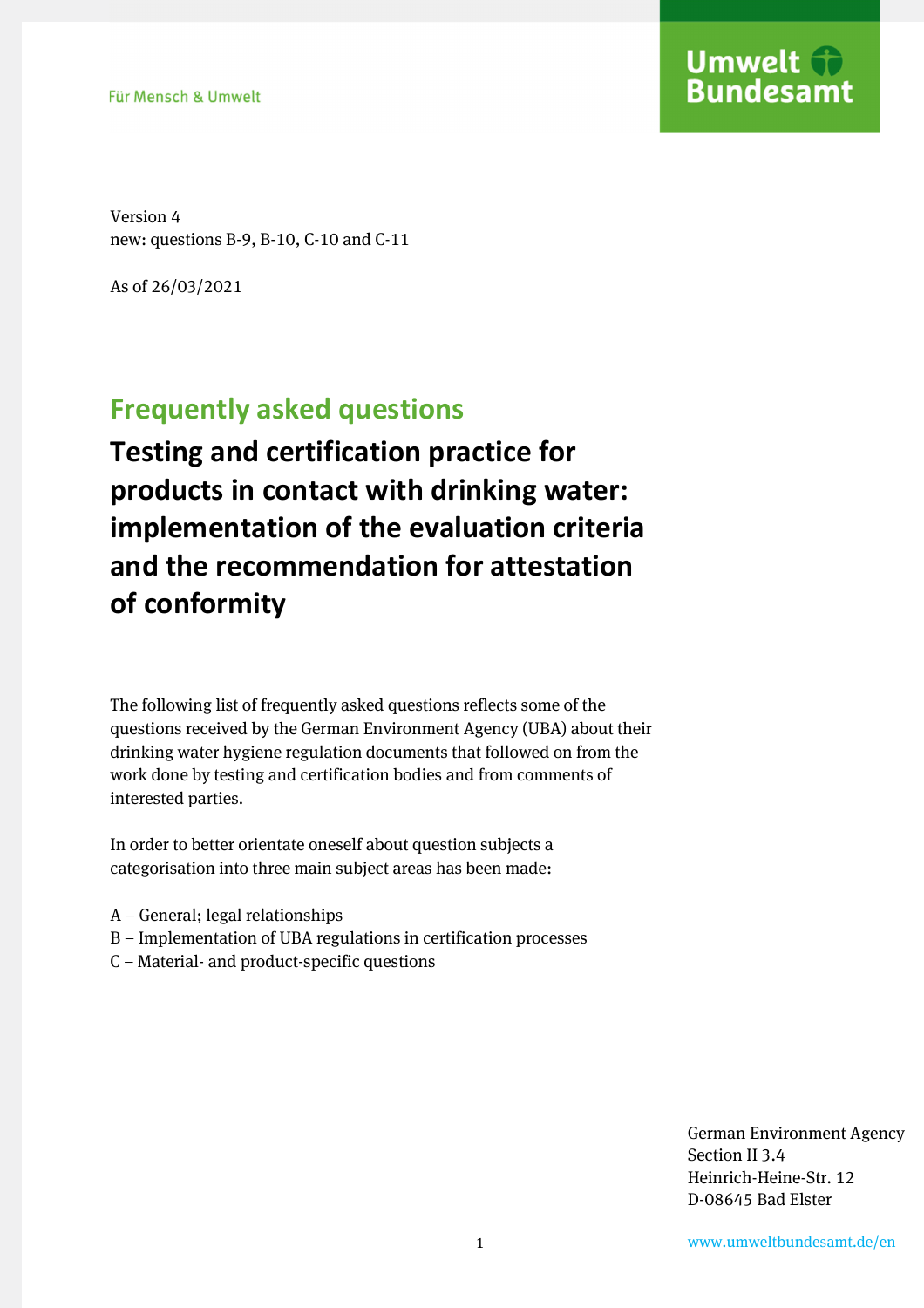# *Subject area A General; legal relationships*

### *Question A-1:*

## *What is the significance of UBA Evaluation Criteria and Guidelines and of the UBA Recommendation for Attestation of Conformity?*

### **Answer:**

Guidelines and recommendations hitherto issued by UBA reflect current scientific and technical knowledge concerning required properties and assessment of materials and products in contact with drinking water. They have or had been in the status of recommendatory documents, but nevertheless come along as code of practice that is commonly consulted by other regulatory parties (like, e.g., DIN, DVGW, or VDI) and testing institutions when performing evaluation of concrete products.

By virtue of the 2012 amendment of the German Drinking Water Ordinance (TrinkwV), according to Section 17(3) UBA was mandated to determine mandatory evaluation criteria to define requirements and testing criteria for products in contact with drinking water. Former guidelines and recommendations have been or, as e.g. the elastomer guideline, will be transferred into evaluation criteria. These become legally binding from the date two years after they have been published for the use of materials regulated in these documents and products made thereof in constructions, installations and networks for drinking water distribution.

In contrast to hitherto applied guidelines, mandatory evaluation criteria do not cover specifications on conformity attestation (granting of certification repots or certificates). To provide a suitable way for manufacturers to obtain certificates on drinking water suitability of their products, UBA issued its *Recommendation for Attestation of Conformity of Product Hygiene Suitability for Drinking Water*, which is not legally binding. The recommendation, by applying the risk-based approach as defined in evaluation criteria, for products of the highest risk group implements system 1+ for certification procedures as has been defined by the European Commission by way of decision 2002/359/EC for construction products in contact with drinking water. System 1+ requires to commission the certification procedure to an accredited, independent party (certification body) and thus provides the best approach for a traceable and reliable attestation of product suitability.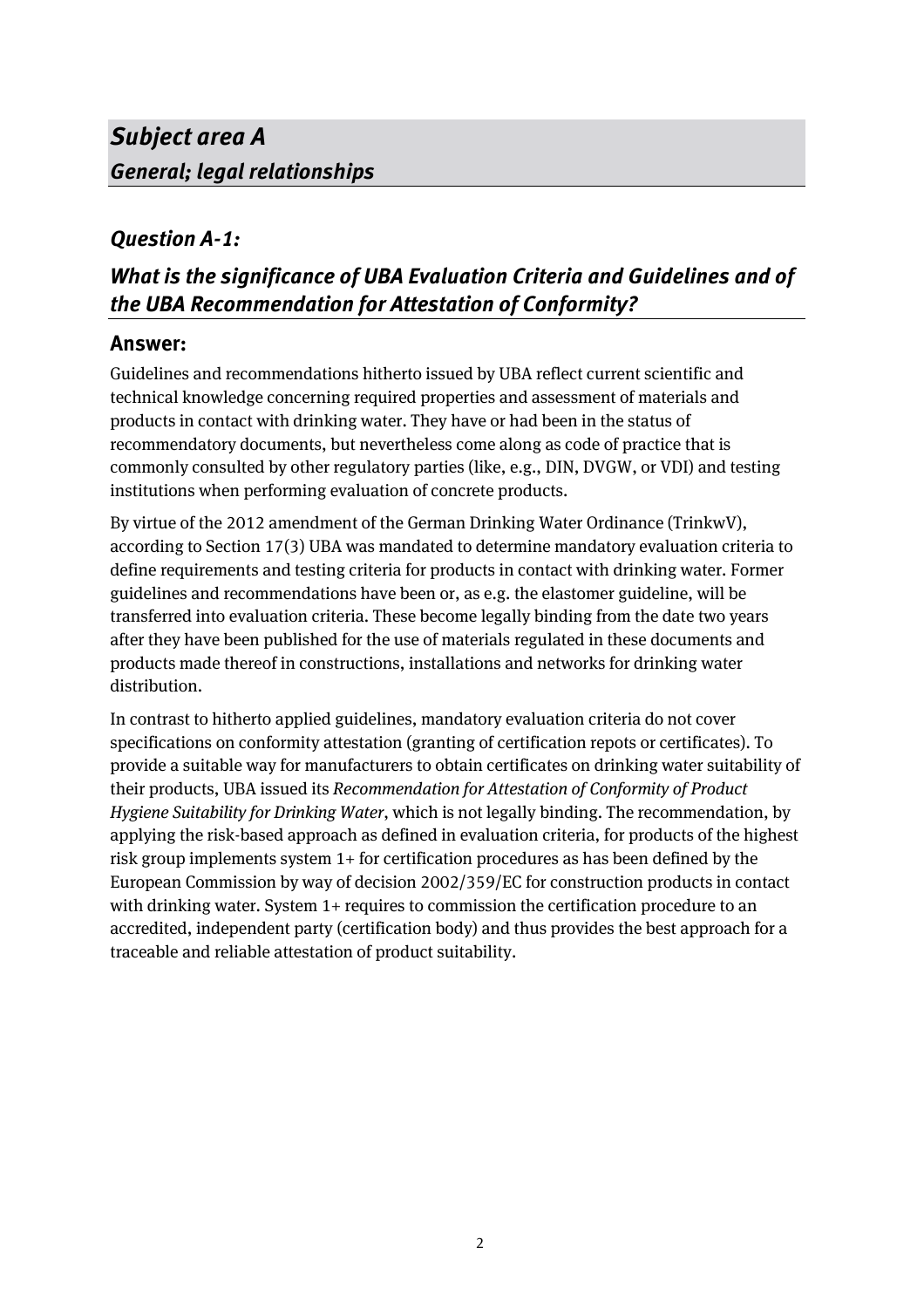### *Question A-2:*

## *Is it possible that the transitional period for the changeover from guidelines and recommendations to evaluation criteria will be extended or that the legally binding nature will be suspended?*

#### **Answer:**

The duration of the transitional period of 2 years from the date of stipulation until the legally binding nature of the notified and published evaluation criteria is set out in Section 17(3) of the Drinking Water Ordinance (TrinkwV), which is a federal law. It will not be possible to change, extend or suspend this period before the date when the KTW evaluation criteria will become legally binding.

### *Question A-3:*

## *Is certification compulsory for products in contact with drinking water in Germany?*

#### **Answer:**

The requirements of the UBA evaluation criteria only apply to products that are newly installed as part of a new installation or the maintenance of water supply systems.

According to the Drinking Water Ordinance (TrinkwV), there is no obligation for the products to be certified. In order to use products, however, in any case a declaration of conformity to the requirements of the UBA evaluation criteria is required by the manufacturers. They should refer to a valid attestation of conformity by an external certification body. If this is not the case, in case of doubt the manufacturer must present the results of the relevant compliance tests with the requirements of the UBA evaluation criteria.

### *Question A-4:*

### *What is the difference between an approval and a certification?*

#### **Answer:**

An approval is issued by a government body, while a certification is carried out by an organisation under private law.

In connection with materials in contact with drinking water, the German Environment Agency issues approvals for metallic materials and source materials for enamels, ceramic materials and organic materials, which are then included in the relevant positive lists of the evaluation criteria.

Products are not envisaged to be approved by a government body. However, the conformity of products with the requirements of the UBA evaluation criteria can be proved by a certificate issued by a certifier accredited in this field.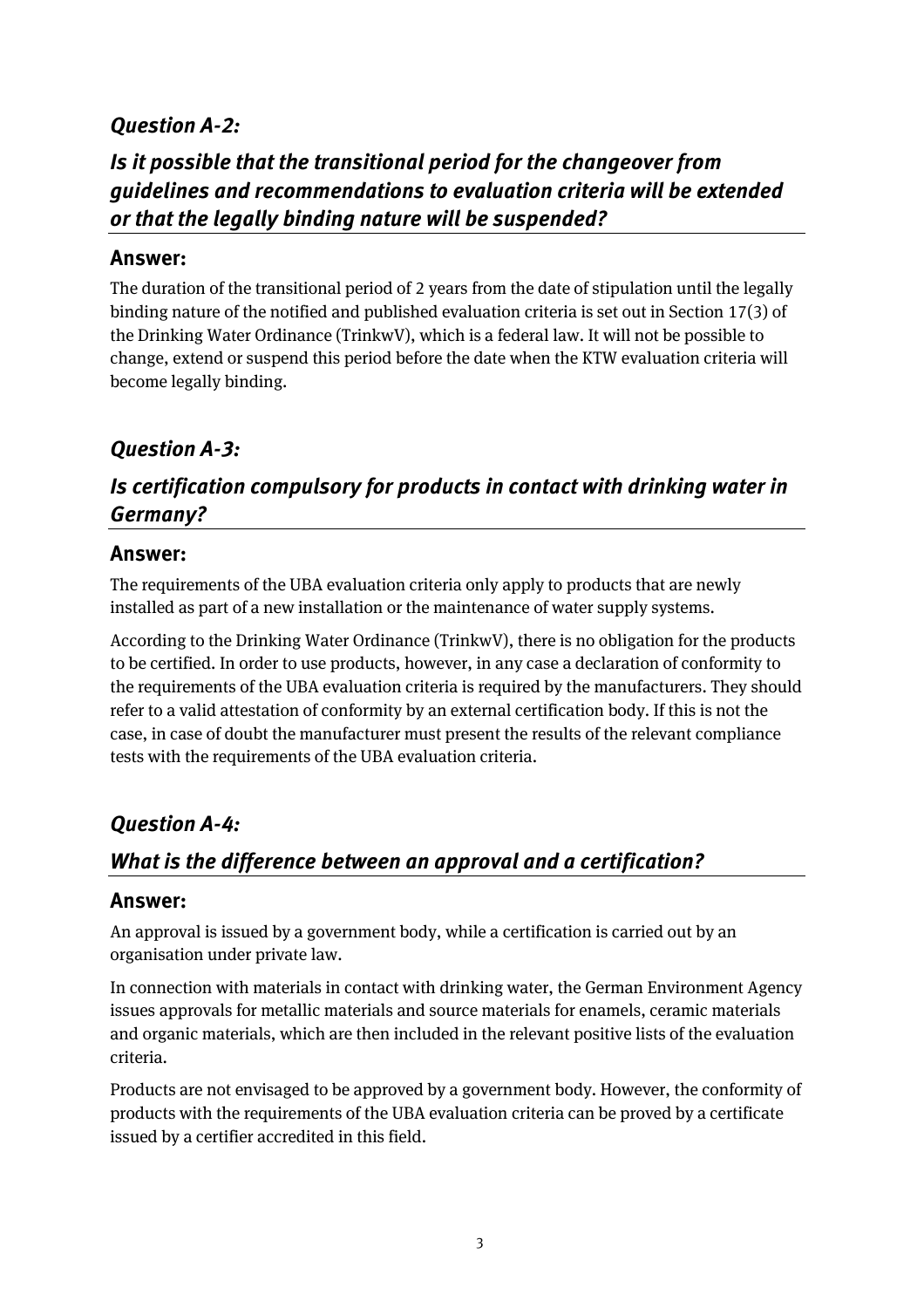### *Question A-5:*

## *Are European certificates such as WRAS or ACS equivalent to certificates as per the German evaluation criteria?*

#### **Answer:**

No. Test conditions and requirements for obtaining an NSF, WRAS or ACS certificate are different to the relevant requirements of the UBA evaluation criteria. For this reason, equivalence cannot be accepted for these certificates across the board.

Germany, France, Netherlands, the United Kingdom and Denmark have agreed to harmonise tests and requirements for materials within the framework of the 4MS Initiative (4MSI). For this purpose, suitable regulation proposals (4MSI Common Approaches) have been developed, which have been fully implemented in the evaluation criteria by Germany. If these proposed regulations are also implemented in other countries, a general equivalence of the relevant certificates can be declared.

## *Question A-6:*

## *May products be sold when their test certificates are invalid or have expired or their declarations are unclear?*

#### **Answer:**

The Drinking Water Ordinance (TrinkwV) regulates the use of materials in contact with drinking water. From the date of the evaluation criteria's legally binding nature (2 years after publication), only products that comply with the evaluation criteria may be used for new installation or maintenance of water supply systems.

The TrinkwV thus does not regulate the sale of products.

### *Question A-7:*

## *Do requirements defined in UBA evaluation criteria also apply to existing installations?*

#### **Answer:**

No, requirements in evaluation criteria only apply to the construction and maintenance (servicing, repair) of drinking water installations.

However, if quality parameters are exceeded, the causes of the exceedance can be ordered to be eliminated as part of a hygiene check, if necessary, by renovation or replacement of unsuitable components in drinking water installations. If consumers of drinking water of inferior quality suffer health impairments that can be traced back to hygienically improper installation components, the owner or operator of the drinking water installation is also subject to liability issues.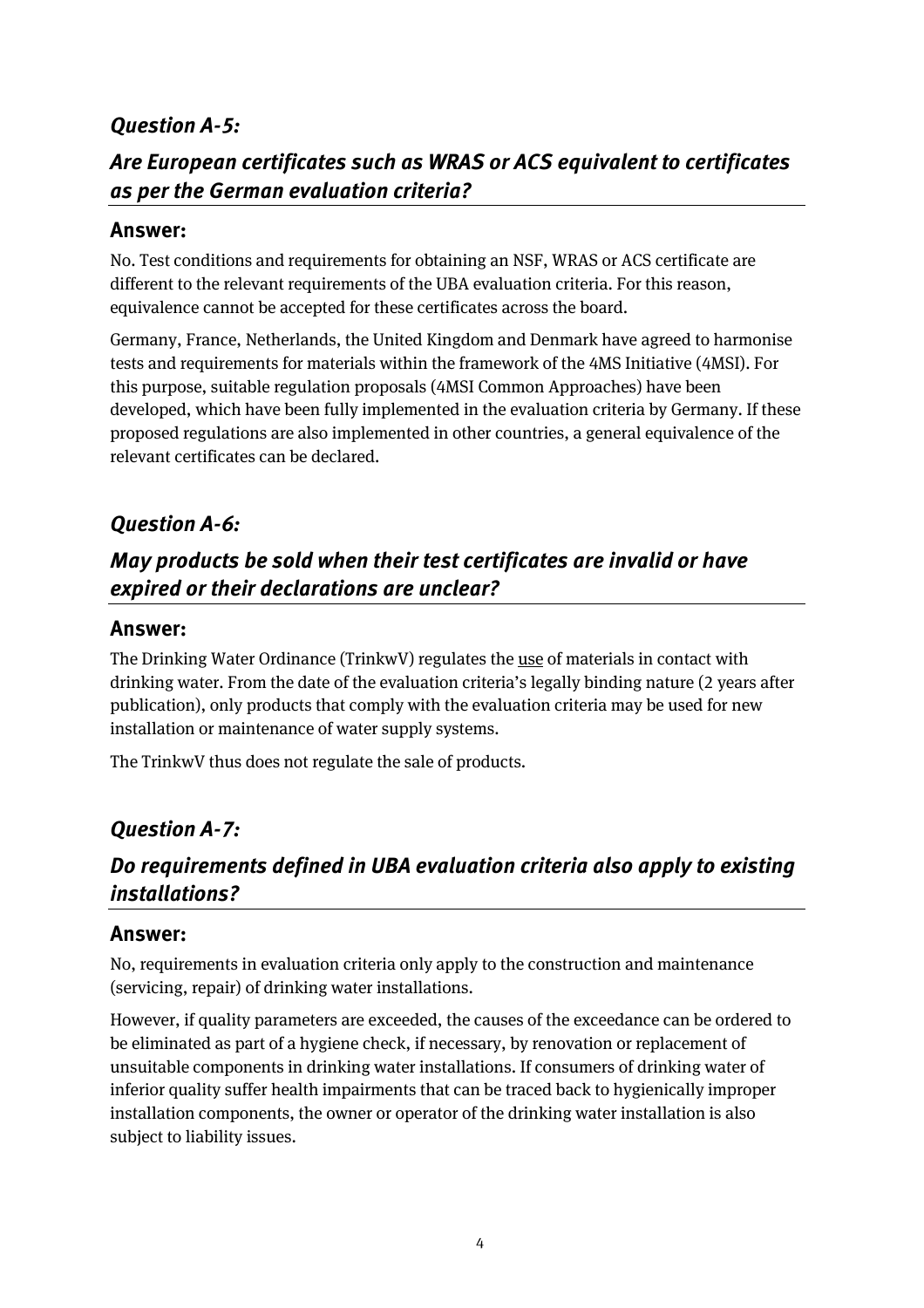### *Question A-8:*

## *Is it allowed to use products with invalid or expired test certificates or conformity attestations, or otherwise improper declaration, in drinking water installations?*

#### **Answer:**

Section 17(2) Drinking Water Ordinance (TrinkwV) prohibits the use of products in drinking water installations (and also in the field of drinking water abstraction and -supply) that do not meet the drinking water hygiene requirements set out by the relevant regulatory documents. Relevant certificates based on testing and evaluation by a certification body in accordance with the evaluation criteria, can prove the suitability of a product for drinking water hygiene.

However, certification is not mandatory (see Question A-3). If products lacking a conformity attestation are to be used, it is necessary to at least make a statement on the product´s hygienic suitability by a self-declaration referring to valid test certificates. Responsibility for established hygienic suitability then is the sole business of the manufacturer or provider. Should it come to an exceedance of drinking water quality parameters caused by usage of such products, same considerations become relevant as in Qu. A-7 above concerning issues of liability and to replace unsuitable products if necessary.

### *Question A-9:*

## *Is it allowed to mount replacement parts without recent attestations according to applicable evaluation criteria into installations?*

#### **Answer:**

Yes, replacement parts for which no attestations according to applicable evaluation criteria exist may be used for maintenance, if a compulsory replacement of a complete apparatus or major parts of an existing installation would represent an unreasonable hardship and thus be disproportionate. Main prerequisite to act this way is that drinking water quality parameters are met, which can be proven by appropriate water sampling and parameter testing. If past operation of the drinking water installation does not give clues on possible water quality impairment, use of the corresponding replacement part is possible.

### *Question A-10:*

## *Is there a centralised data base for existing certificates on products in contact with drinking water, or is such a data base in preparation?*

#### **Answer:**

Neither the German Environment Agency nor other federal institutions keep or host a list or data base of certified products. Anyway, accredited certifiers are obliged to provide basic information (product identity, manufacturer/provider and applicable standards or regulations) concerning products certified by them in adequate form (online, data medium or printout; upon request if applicable). These specifications are defined in standard EN 17065.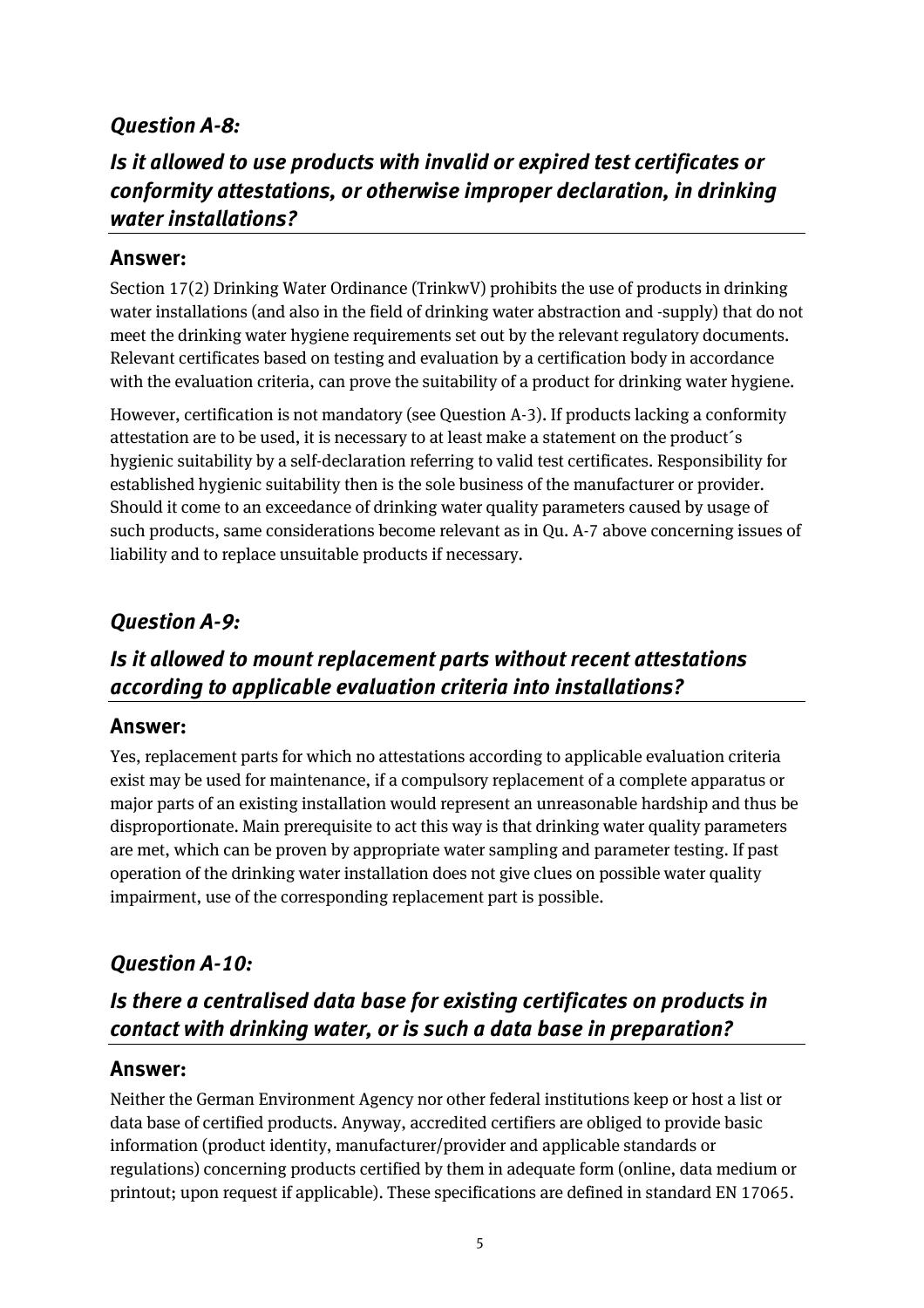Accredited bodies in the field of drinking water contact materials in turn are registered at the commissioned German institution for accreditation, *Deutsche Akkreditierungsstelle (DAkkS)*, and can be found by distinct internet keyword search or by aid from consulting agencies.

To the knowledge of UBA those accredited bodies acting in the field of drinking water contact materials have implemented online navigation functionalities to search and download respective information on certificates issued by them.

### *Question A-11:*

## *How can an attestation based on the extended transitional regulation with respect to COVID-19 pandemia be issued?*

### **Answer:**

An attestation based on the extended transitional regulation shall be issued by an accredited certification body. This certificate at least must state that for the respective components or products test reports exist which so far confirm product compliance of hygienic suitability according to the corresponding UBA guideline and that these test reports date back not earlier than ten years. The certification body must have available the current formulation and it must commit to inform the customer in due time on what testing and/or inspections still have to be done until 21 March 2023.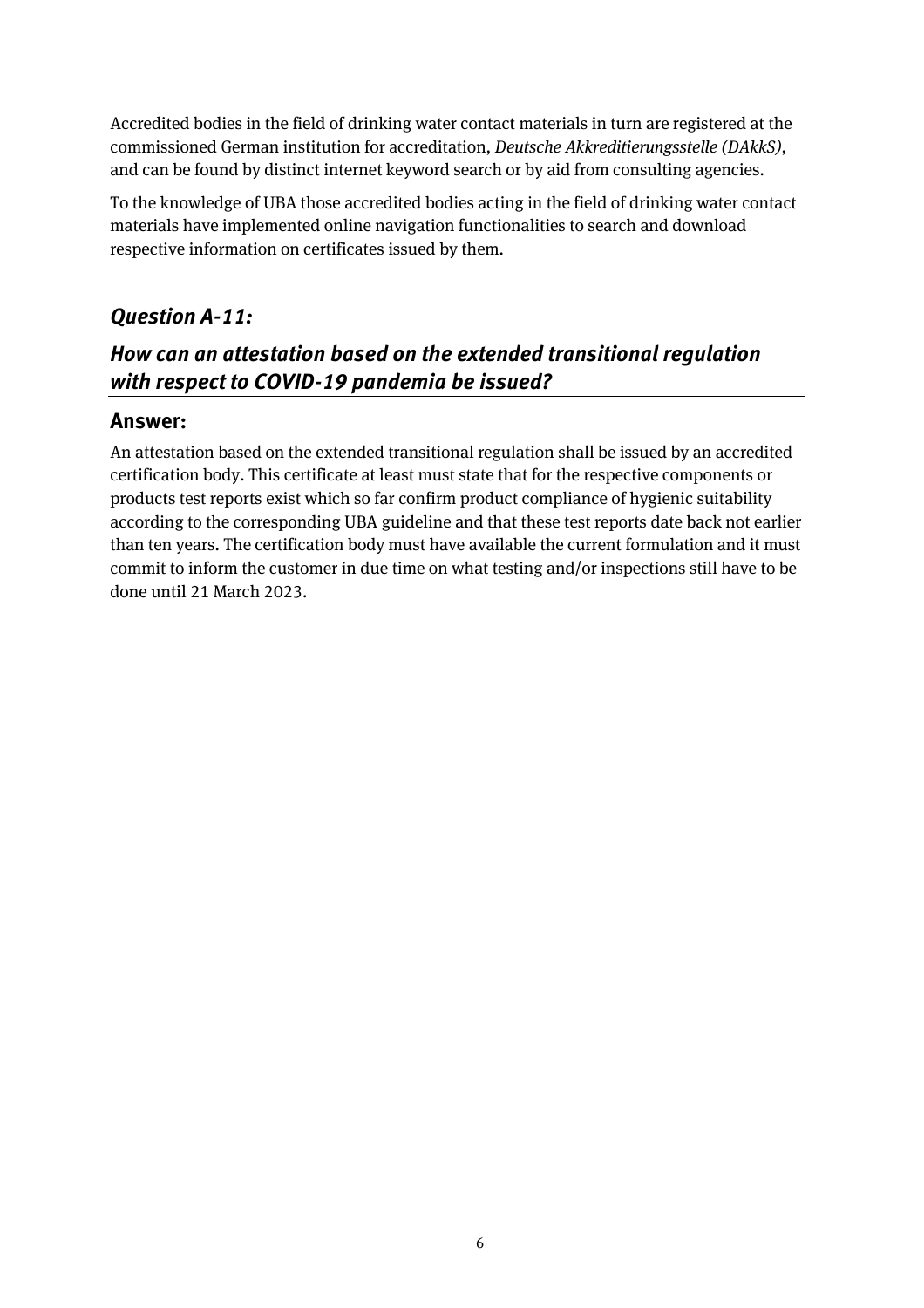# *Subject area B Implementation of UBA regulations in certification processes*

### *Question B-1:*

## *How are conversion factors Fc and thus risk groups assigned to the products?*

### **Answer:**

Fc for pipes and hoses are determined based on the inner diameter. If products with different diameters are grouped together for certification, the smallest inner diameter shall be used for testing and evaluation.

With the exception of pure gaskets for pipes, all other products fall into the category of ancillaries. These are subdivided according to the inner diameter of the pipes to which the products are connected.

Smaller  $F_c$  apply for various components of fittings depending on the proportion of surface area in contact with water.

Separate conversion factors  $F_c$  apply for containers and tanks. A differentiation is made according to whether the tank is used inside or outside of the drinking water installation.

## *Question B-2:*

## *How must components made of the same materials be combined to determine the risk group?*

#### **Answer:**

The proportions of surface area of components that come into contact with water and made of the **same base polymer** or the same metallic material must be added together to determine the risk group.

Example: A fitting contains several components made of the polymer POM, which are manufactured from different precursors. The surface area proportion of each individual component is less than ten percent, the total surface area proportion of all POM components is greater than ten percent. As a consequence, the polymer is to be assigned to risk group P1 and an attestation of conformity according to System 1+ is required for each of the components made of this polymer. However, components from the same precursor can be combined for an attestation of conformity (see Question B-3).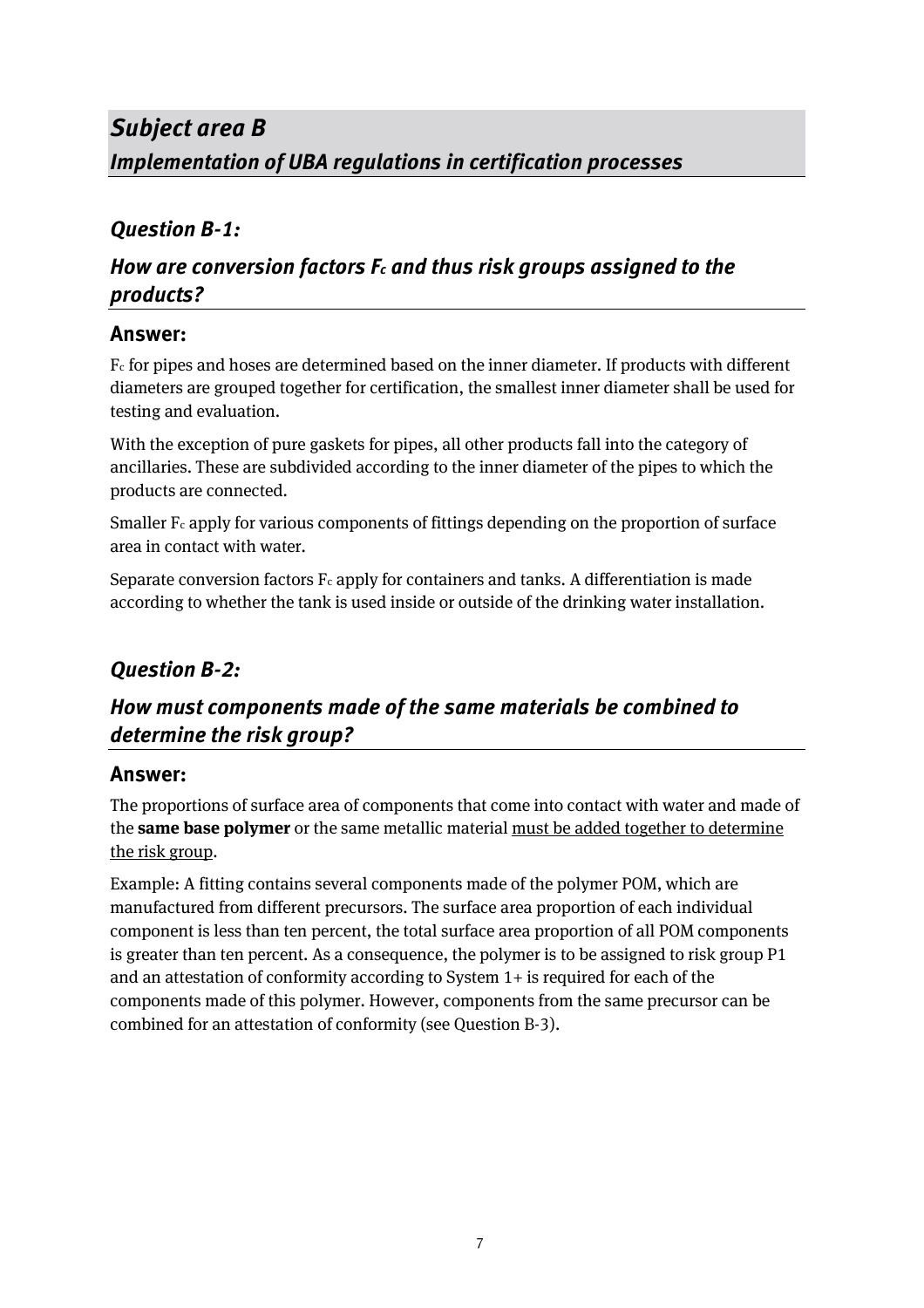### *Question B-3:*

### *When can the attestation of conformity for different components made of organic materials be combined?*

#### **Answer:**

Components of the same material can be combined for a common attestation of conformity if they are made from the **same precursor (specific granulate** from one manufacturer). **In addition**, it must be ensured **that processing conditions specified** by the precursor's manufacturer **are complied with**.

An attestation of conformity of the precursor is sufficient for components of risk group P2.

For components of risk group P1 an attestation of conformity for the respective manufacturer of the component is necessary.

The common attestation of conformity for components (generally combining products or components) can also extend to different purchasers or end-product manufacturers and, if all relevant requirements are fulfilled, even to different colour hues of the precursor (see Question C-2/Colourants).

#### *Question B-4:*

## *Can an attestation of conformity for a precursor or component also be obtained by the end-product manufacturer who processes or installs it?*

#### **Answer:**

If the component manufacturer is not identical to the end-product manufacturer, the attestation of conformity should preferably be arranged by the component manufacturer.

In principle, however, the next processor or end-product manufacturer can also have such components or precursors certified. For this purpose, however, the necessary information on the composition of the materials used must be submitted to the certification body. In addition, the end-product manufacturer must precisely specify the production process to the supplier. The supplier must provide the end-product manufacturer with the processing parameters for each batch delivered and used to manufacture the components. This is the only way to ensure third-party monitoring for the components in product group P1 on the premises of the endproduct manufacturer. The factory production control is monitored based on the documented processing parameters and the incoming goods inspection at the end-product manufacturer.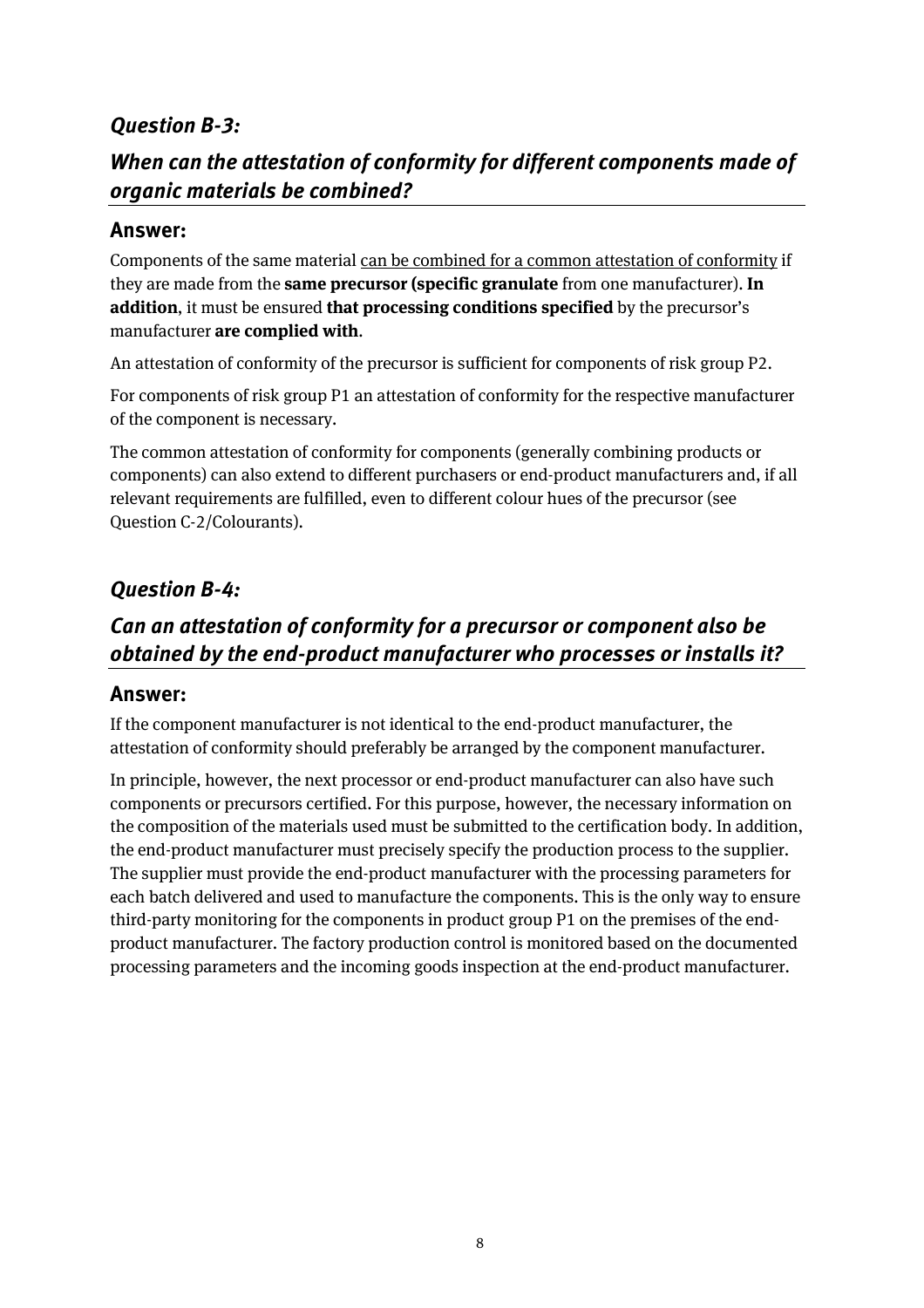### *Question B-5:*

### *How can a component or a precursor from a supplier be certified if its certificates are not yet available?*

#### **Answer:**

It requires close cooperation between supplier and buyer. In this context, it is possible for the buyer, being aware of the supplier's ongoing certification efforts, to submit a self-declaration for the supplier's products first. The buyer can also start their own certification efforts for their own products in which the parts supplied are to be used, even before the supplier's attestation of conformity procedure has been completed.

### *Question B-6:*

## *Can an attestation of conformity also be issued for a component assembly?*

#### **Answer:**

A component assembly comprises various pre-assembled components that are used in end products (e.g. a cartridge in an outlet fitting). Component assemblies can be obtained from upstream suppliers.

The proportion of surface area in contact with water in the end product that is installed by an installation company decides the component's risk group. Nevertheless, an attestation of conformity can also be issued for component assemblies. However, the attestation must show the requirements to be met or the restrictions on use (in particular the maximum proportion of surface area) in the end product. The materials used and their surface area proportions in the supplied product must always be communicated to the end-product manufacturer.

#### *Question B-7:*

## *How can the quality-assured sampling of test specimens be ensured if test specimens can be taken by manufacturers and sent to the inspection body within the simplified conformity procedure (otherwise a task of the certification body or inspection body)?*

#### **Answer:**

The simplified conformity attestation procedure can be applied to components in risk groups P2 to P4. The Recommendation for Attestation of Conformity does not currently provide for any third-party monitoring at the manufacturers' premises for these components and leaves the responsibility for sampling the test samples with the manufacturers.

The production of specially manufactured test samples however is of crucial importance for the attestation of conformity of precursors (plastic granulates). For this reason, the production of test samples should be monitored within the scope of an inspection.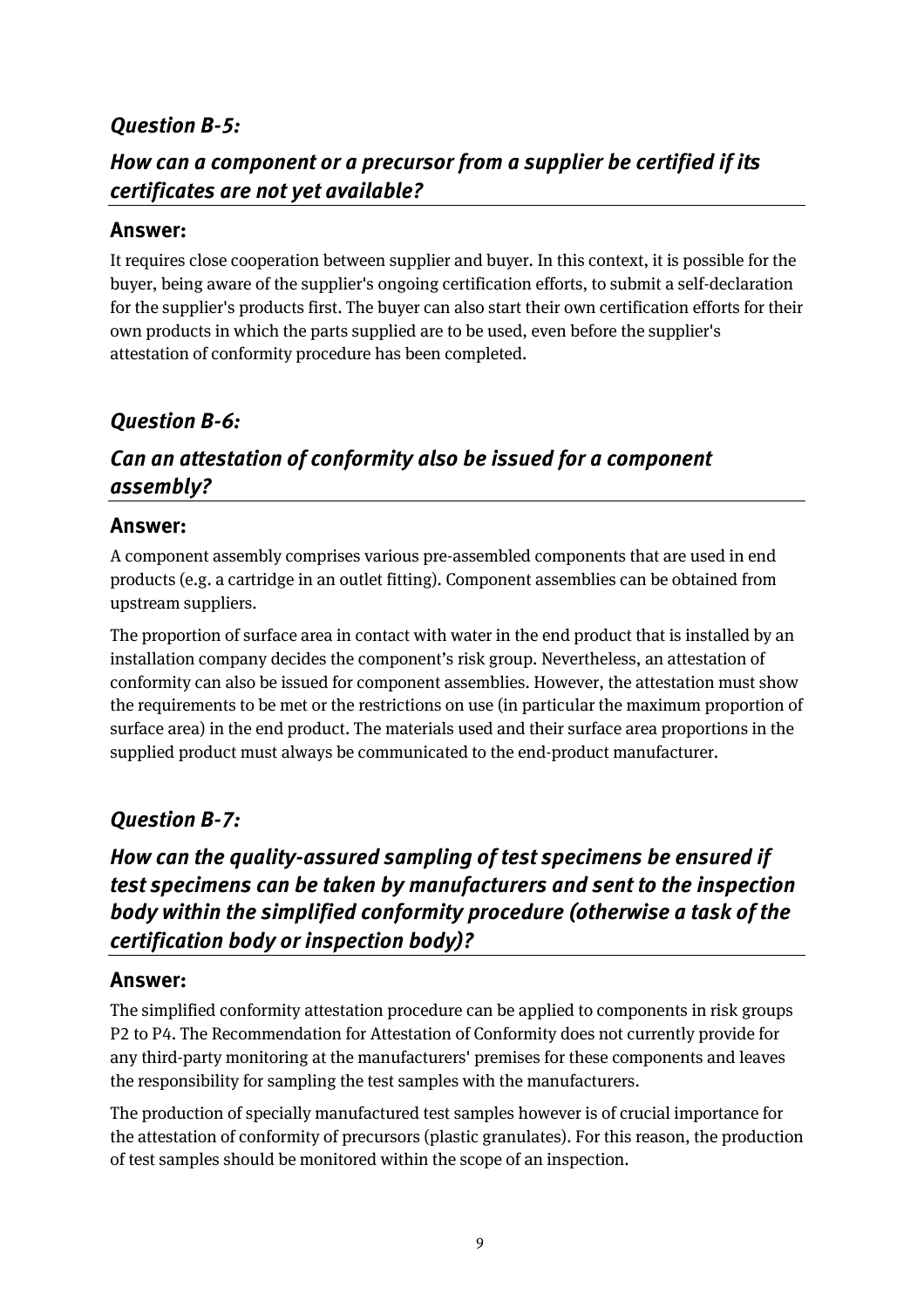### *Question B-8:*

## *Which risk groups apply to on-site products and under which circumstances is it possible to apply a simplified conformity attestation procedure?*

#### **Answer:**

According to the UBA Recommendation for Attestation of Conformity, attestations for products intended for installation site application (on-site products) are limited to the general suitability of the products. They only cover fabrication of the final product under optimised conditions. It would be advisable to establish conformity attestations that also cover on-site application in practice for the product, but this cannot be regulated by an UBA recommendation since it would be necessary to implement technical requirements of application.

Due to the ambiguous nature of on-site product application (large-scale application or confined to a maximum of 10 % surface area of the structure – risk group P1 or P2) it is not useful to differentiate certificates in this respect. Therefore, UBA´s recommendation handles certification for these on-site products uniformly as risk group P1 under the scheme of the 1+-system. External inspection thus required will in this case be relevant for the manufacturing of the intermediate product intended for on-site application and sampling of a representative test specimen obtained under conditions of use as recommended by the manufacturer.

In contrast, for on-site products intended for small-area application like repair systems in domestic installations it is possible to differentiate cases of practical use. From the envisaged minor wetted surface area in drinking water contact  $(1\%)$  a corresponding conversion factor and risk group P3 result, allowing the simplified conformity attestation procedure. Products must be labelled with explicit notes that their use is restricted to cases of small-area application.

#### *Question B-9:*

## *Which surface/volume ratios are to be applied on product testing of ancillaries for containers?*

#### **Answer:**

 $\overline{\phantom{a}}$ 

According to the UBA KTW evaluation criteria, for evaluation of additional and substancespecific requirements migration testing has to be done according to parts 1 or 2 of standard DIN EN 12873<sup>1</sup> by applying a surface/volume ratio of 5 dm<sup>-1</sup>. Preparation of migration waters for the odour parameter has to be done following standard DIN EN 1420<sup>1</sup>. Regulatory coverage of both these standards is however currently restricted to products for pipe (network) systems, which means that ancillaries for containers are not within the scope of the standard. For determination of threshold odour numbers (TON) of containers, existing standard DIN EN 14395-1 is applicable which also defines surface/volume ratios for

<sup>1</sup> dated versions of the standard as specified in evaluation criteria must be referred to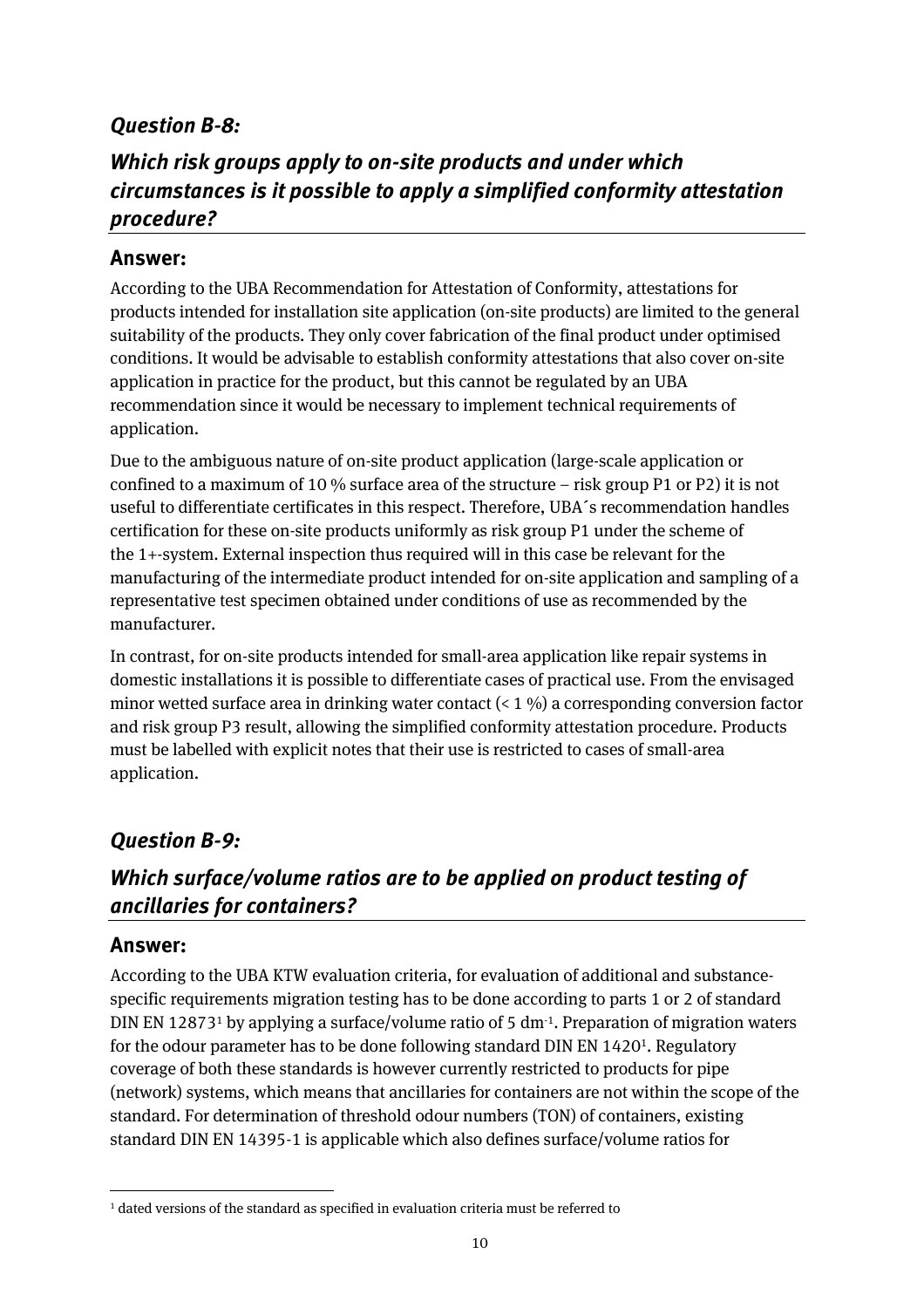preparation of migration waters for ancillaries for containers. This standard however is not referred to in evaluation criteria.

It is intended to amend standard DIN EN 1420 and to combine it with DIN EN 14395-1. Until this has been accomplished and reference is made in evaluation criteria to the amended standard, ancillaries for containers can be tested according to DIN EN 1420<sup>1</sup>. A surface/ volume ratio of 1.5 dm<sup>-1</sup> shall be adjusted for preparation of migration waters serving to determine colouring, turbidity, foaming and TON parameters. This has been specified in the 2nd amendment of KTW evaluation criteria (table 4).

### *Question B-10:*

## *How to perform testing and evaluation of possible risks for substance transfer from layered material combinations if these products are not regarded as typical multilayer products with permanently attached layers?*

### **Answer:**

In multilayer products, the different material layers generally are inseparable. Testing of such products follows specifications given in KTW evaluation criteria chapter 5.7, the purpose of which is to adequately reflect potential substance transfer from all layers into the drinking water. Due to diffusion, substance transfer may occur from layers other than the one being in direct contact with drinking water.

Among products displaying no permanent combination of layers involved, testing and evaluation of outer layers is not envisaged. Nevertheless, experience shows that even such layered material combinations exert noticeable substance release into contact waters originating from rear layers, depending on ease of diffusive transfer as controlled by factors like layer gap distance and contact area allowing diffusion.

Currently UBA does not have sufficient information on substance release behaviour of separable, not permanently attached layered material combinations. It is therefore not yet possible to define distinct testing requirements for such material combinations. To be able to do so, certifiers are asked to acknowledge UBA should they receive requests for assessment of non-permanent material combinations.

In UBA´s view it is not required in these cases to assess material formulations of outer layers. There should however be performed an extended (31 days) warm water migration testing and migration waters be analysed by GC/MS screening according to standard DIN EN 15768. It is advantageous to investigate in parallel solely the direct water contact layer the same way to elucidate to what extent outer layers contribute to migration.

UBA would like to ask to be provided with respective testing results in order to be able to adapt provisions formulated in its evaluation criteria documents.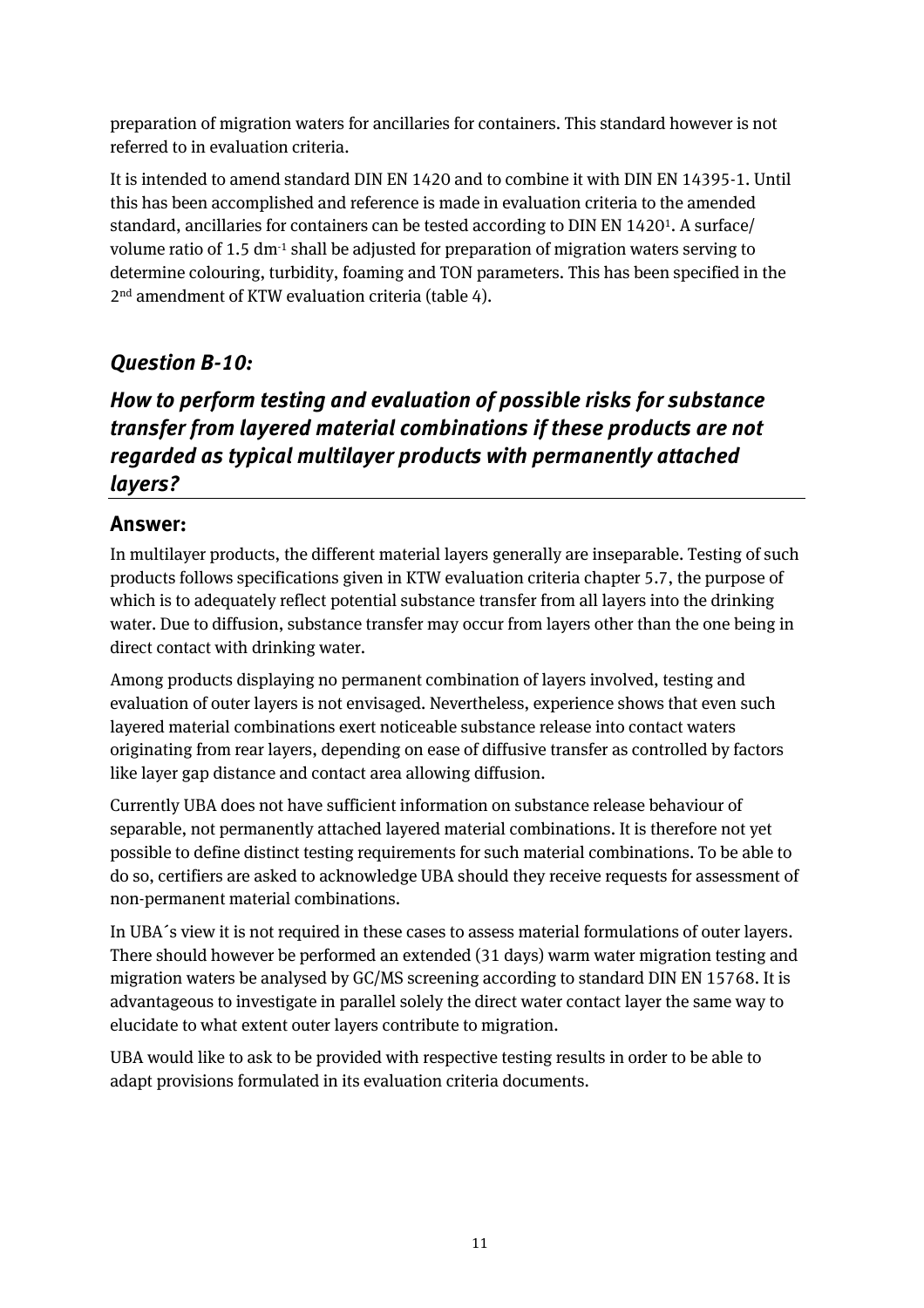### *Question C-1:*

## *Are connecting hoses of outlet fittings to be assessed as part of the fitting or separately?*

### **Answer:**

Connecting hoses are to be considered as part of the fittings for calculating the proportion of surface area.

Irrespective of this, connecting hoses must always be tested and evaluated individually, equivalent to pipes. A conversion factor  $F_c = 20$  d/dm applies to them.

## *Question C-2:*

## *How to deal with checking the requirements for colourants with regard to different colour hues?*

### **Answer:**

If the use of different colourants does not make it necessary to check additional restrictions concerning migration, product tests of colour variants can be limited to checking the colour hue in migration waters.

KTW BWGL (Evaluation criteria for plastics and other organic materials in contact with drinking water) requires the EN ISO 7887:2012-04 / Method C (410 nm) to be used for checking the colouring parameter. It is the certification body's responsibility to decide if other methods of determining the release of colouring substances can be used. In this case, the certification body must be able to provide evidence that the method is equivalent to the determination according to KTW BWGL.

Evaluating the colourants formulation by the certification authorities is of great importance since the masterbatch can vary considerably, even if the colour is the same. The additional requirements for colourants according to the KTW evaluation criterium 5.4.2 must be observed.

## *Question C-3:*

## *Why does UBA recommend chrome-plated fittings should only be certified if nickel release has been tested and evaluated?*

### **Answer:**

Pre-coating with nickel, which is necessary for chromium-plating the fittings with regard to galvanisation, can lead to nickel scattering on the inner surfaces of the fitting in contact with drinking water. As a consequence, stagnant water in such fittings can in some cases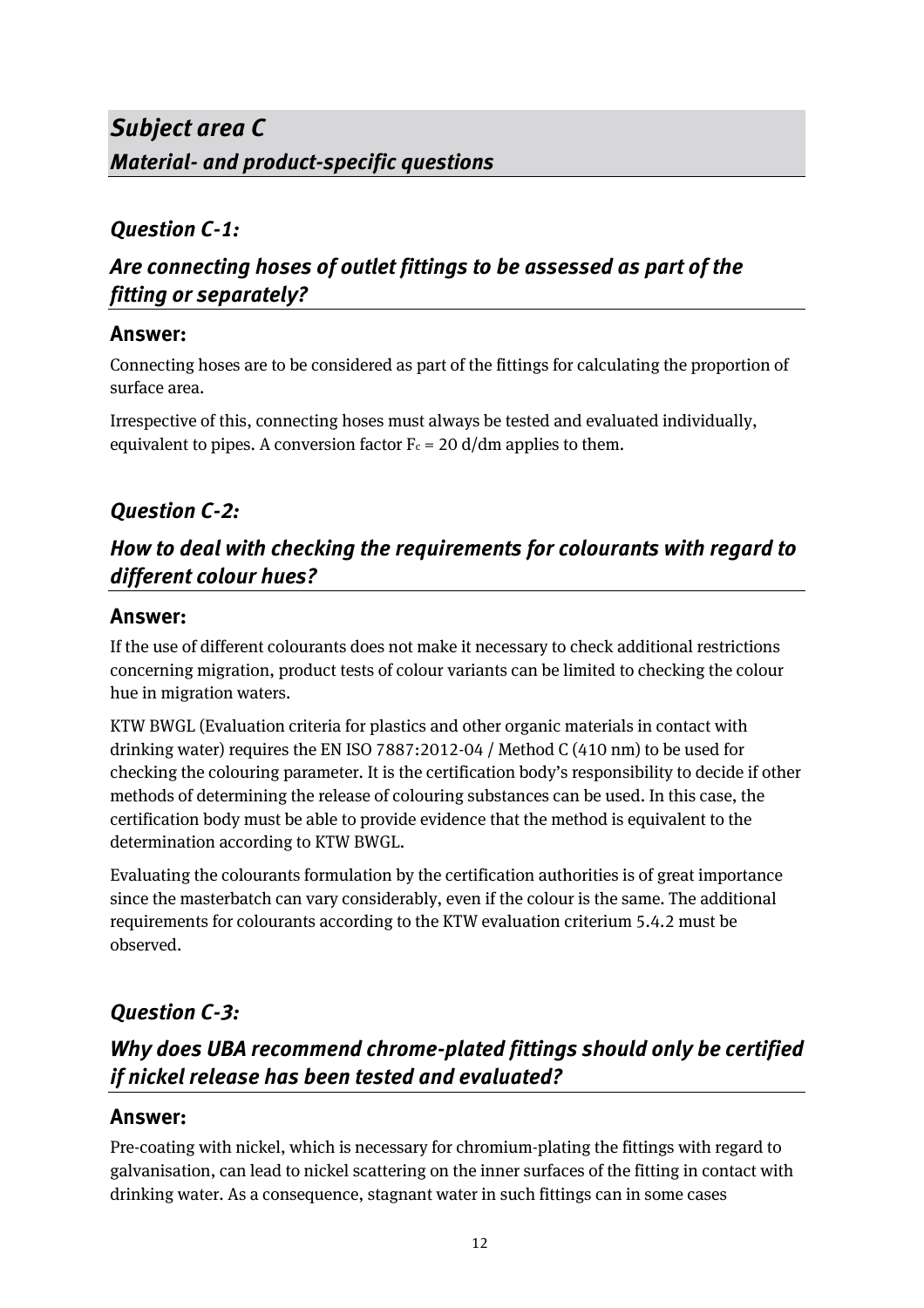considerably exceed the nickel limiting value of 20  $\mu$ g/l of the drinking water ordinance in the outflowing first approx. 0.2 litres. To ensure that chrome-plated fittings comply with the limiting value for nickel in drinking water, they must be subjected to a lengthy and costly long-term test. It has not yet been possible to develop an equivalent short-term test to assess nickel release.

This means that a European standardised complex test method for determining nickel release from fittings (DIN EN 16058) exists but is currently an unsatisfactory situation since it cannot be used to test all fittings because of the high costs involved. For this reason, UBA has published test criteria (see below) but has not included them as part of the binding evaluation criteria for metallic materials in contact with drinking water.

One possibility to reduce nickel release is the so-called "plugging". In this method, all openings in the fitting are closed by hand in order to minimise nickel scattering on the inner surfaces. The compliance with the nickel limiting value can be confirmed in a certification procedure for products of manufacturers who plug their fittings. For this purpose, a sample fitting must be selected and tested according to DIN EN 16058 and the production process must also be monitored.

Other technical options for reducing nickel scattering are also conceivable, that is why "plugging" cannot be made mandatory for certification.

Even though the UBA evaluation criteria for metallic materials do not regulate nickel release from chrome-plated fittings in a mandatory way, the limiting value for nickel in the Drinking Water Ordinance still applies. For this reason, UBA advocates that chrome-plated fittings should not be certified if they have not been tested and evaluated for nickel release.

If nickel release has not been tested and evaluated according to DIN EN 16058, it is the manufacturer's responsibility to confirm compliance with the nickel limiting value and the other requirements in the form of a self-declaration (manufacturer's declaration). However, this cannot result in a relevant product certification.

The criteria for assessment of nickel release referring to test results determined as per DIN EN 16058 and further explanations on this problem can be found in the UBA information leaflet 'Release of nickel by chrome-plated drinking water taps and other components' on the German Environment Agency's website under the topic of 'Distribution of Drinking Water':

https://www.umweltbundesamt.de/en/topics/water/drinking-water/distributing-drinking-water

placed in the blue navigation area "Documents".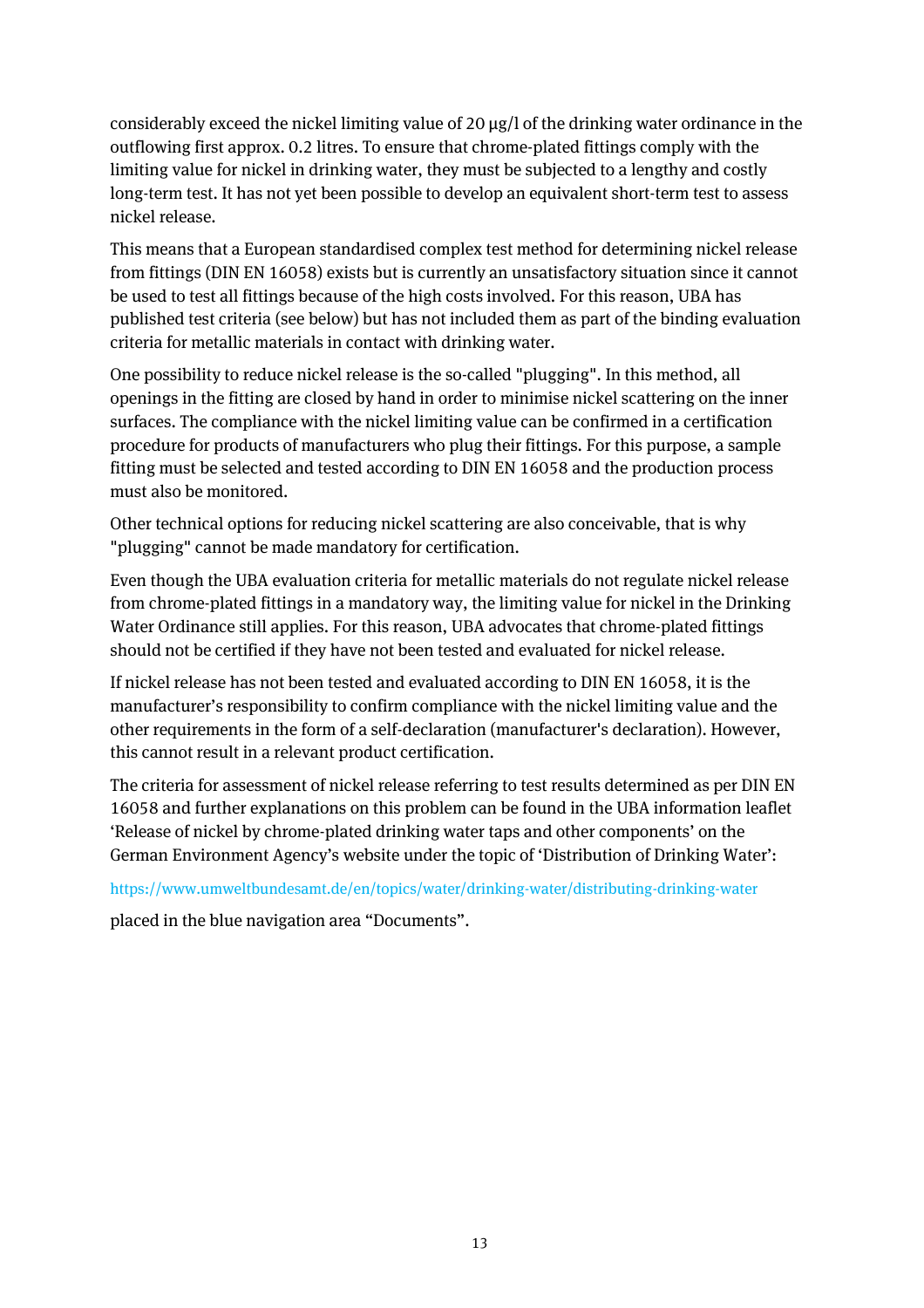### *Question C-4:*

### *Which drinking water hygiene requirements apply to sealing materials?*

### **Answer:**

Tapes from polytetrafluoroethylene (PTFE) for metallic threaded joints in drinking water installations are small-area products for ancillaries. Normally it can be assumed that wetted surface area will remain below 1 % with respect to the ancillary. For such components in drinking water installations a conversion factor of 0.02 d/dm applies, corresponding to risk group P3 for these products.

Non-hardening pasty sealing compounds for hemp exert a negligible effect on drinking water quality. Normally it can be assumed that wetted surface area will remain below 0.1 % with respect to the ancillary. The conversion factor for products with negligible effect on drinking water quality for pipes with inner diameter < 80 mm is 0.002 d/dm. Thus, the applicable risk group for these products is P4.

This assignment requires that the installation company adheres to proper workmanship when using the sealing materials.

It is inherent that sealing materials will continue to remain permanently in the installation. Therefore, application instructions for such materials should emphasise the relevance of clean working practice to ensure that wetted surface proportions correspond to dedicated product categories.

Requirements on sealing materials and respective testing hitherto have been regulated in the German standard DIN 30660:1999-12 which however will be withdrawn in the near future. Hygienic requirements defined therein pertain to appearance (visual, odour, flavor), total organic carbon (TOC) and chlorine demand. The latter parameter is not determined to be tested anymore in recent KTW-BWGL.

## *Question C-5:*

## *Which requirements apply to filter membranes and what are current testing procedures for them?*

#### **Answer:**

Filter membranes installed as terminal filters or for the purpose of centralised or noncentralised water treatment are formulated as plastics and thus fall under the scope of the evaluation criteria for plastics and other organic materials in contact with drinking water (KTW-BWGL). Due to their large surface area being in contact with drinking water, these are assigned to the group of ancillaries and thus bear risk group P1. To evaluate other components of a filter module and to define the relevant risk group, the wetted surface of the filter membrane itself has to be omitted. Otherwise, from the large membrane surface these other components would fall into an inadequately low risk group.

For filter membranes, KTW-BWGL currently stipulates product testing according to part 1 of DIN EN 12873 in order to assess conformity with migration-based requirements. By doing so, the inner surface of the membrane is neglected and only the outer surface is considered to calculate expected concentrations at the tap, ctap.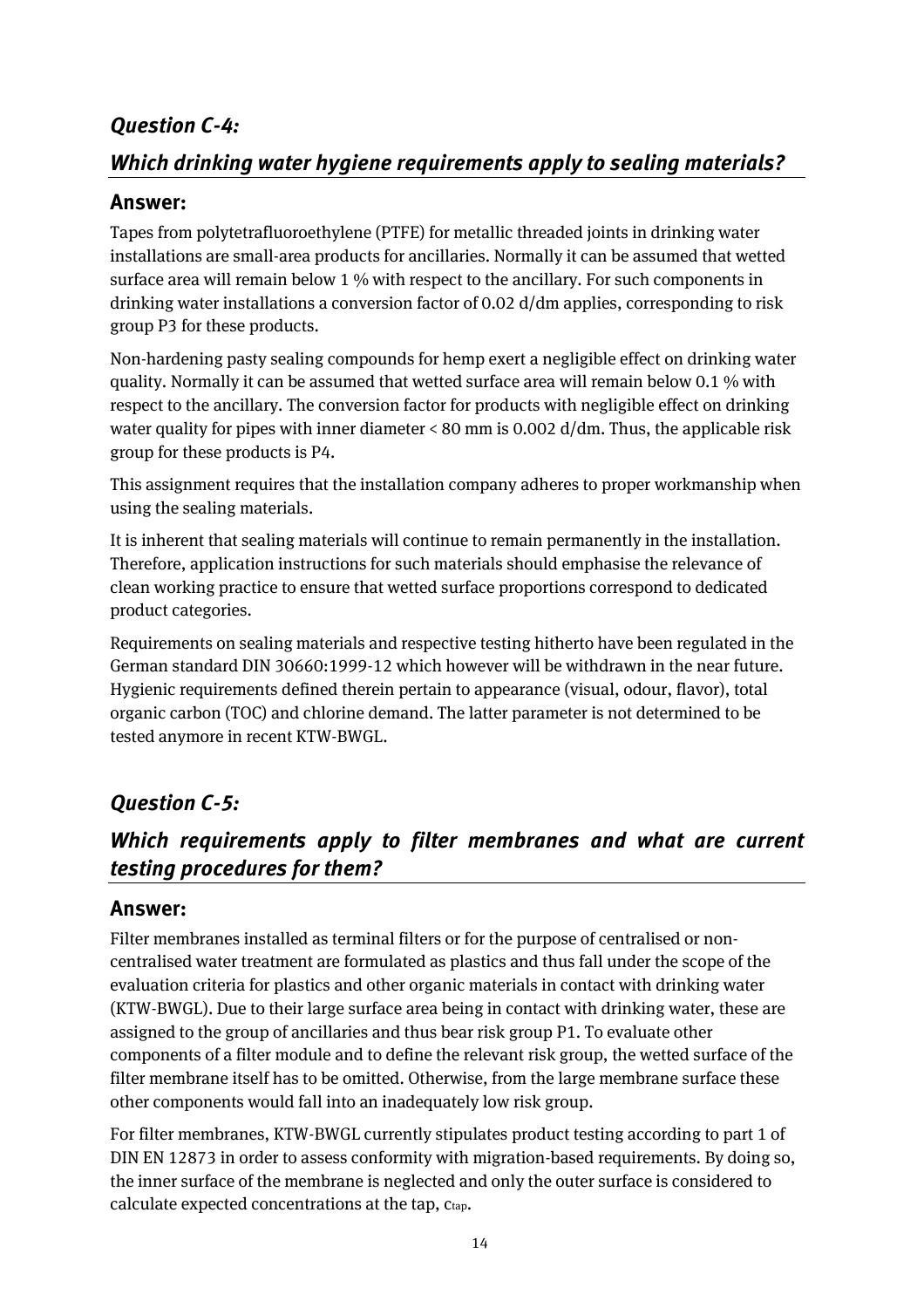For the testing of filter membranes, the specific testing standard DIN EN 12873 part 4 is available. UBA however has not been in the position yet to define requirements that would allow evaluation of testing results generated within the frame of this standard. To do so, it would be necessary to establish a procedure to convert measured concentrations into expected concentrations ctap. Systematic comparative testing employing both parts 1 and 4 of DIN EN 12783 would be helpful in this respect. While to our knowledge ACS approvals based on testing in accord with DIN EN 12873-4 are provide by France, UBA however does not have sufficient information on parameters to be included and their evaluation. Further, there are no harmonised concepts yet within the European 4MSI collaboration how to deal with the evaluation of filter membranes.

If testing results according to DIN EN 12873-4, which for example have been obtained to receive an ACS approval, were to be accepted, complete test reports for membranes or respective components (filter modules) would be necessary. Test reports would require to document the way the formulation assessment has been done and, depending on formulation, which test parameters have been defined and measured. In this context it is also required to specify designated purposes of the products.

### *Question C-6:*

## *Is it allowed to use frost protection wires as internal heating element in drinking water lines?*

#### **Answer:**

In UBA´s opinion and referring to Section 17(7) of the Drinking Water Ordinance (TrinkwV), it is not allowed to use internal frost protection wires in drinking water lines. The reason is that internal heating wires inserted into the drinking water medium constitute items that do not directly serve the purpose of drinking water supply. This can also be derived from the imperative to minimize quality impairment laid down in Section 5(4) and Section 6(3) TrinkwV stating that any additional contamination risk has to be avoided if alternative techniques of current best practice are available.

DIN EN 805:2000 in combination with DIN EN 806-2:2005 as part of current technical rules and standards define that for buried lines in public drinking water distribution precautions shall be taken to prevent freezing. As for drinking water installations, it is stipulated that outside line sections of premises have to be drained during winter seasons.

According to standard DIN EN 806-2:2005 chapter 14.1, installation of pipes in locations encountering risks of frost action shall be avoided. If this cannot be ruled out, the cited standard determines to thermally insulate the pipes according to ch. 14.1.6 and, according to ch. 14.1.7, determines to provide a room heating or a trace heating if necessary. A trace heating is to be understood as device that prevents pipe freezing by external heating.

By insertion of internal frost protection wires into drinking water lines extra risks arise for hygienic deterioration. On the occasion of insertion, foreign matter or contaminations may enter the inner parts of the pipes. Though hygienic suitability might be proven for these wires, substance release inevitably associated with them must be regarded as avoidable contamination. Moreover, the penetration points where the wire enters and leaves the pipe pose a permanent contamination risk.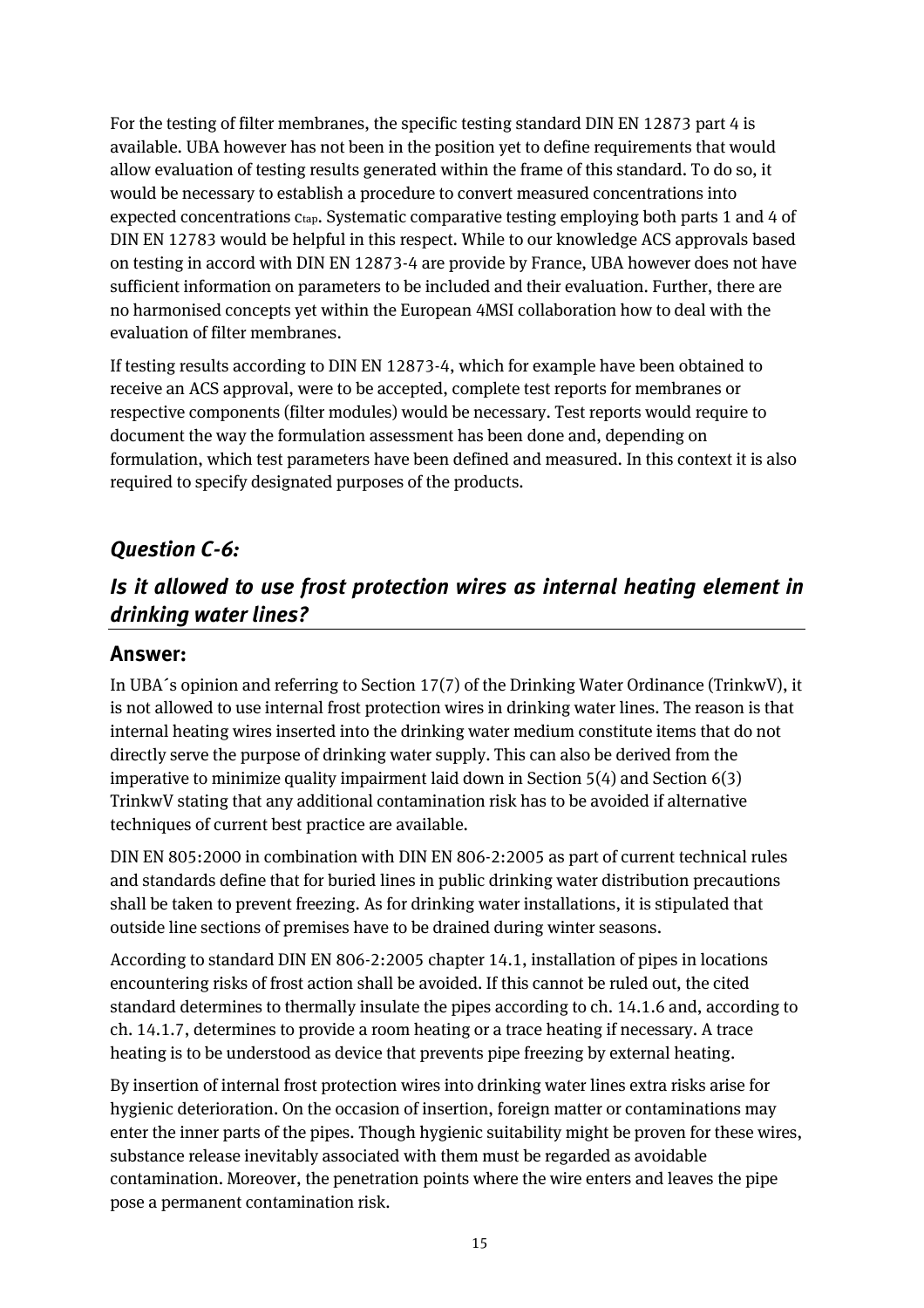UBA thus recommends not to issue hygiene certificates for frost protection wires to be inserted in drinking water lines, irrespective of positive evaluations eventually existing for materials constituting their parts in drinking water contact.

## *Question C-7:*

## *What is the current and near-future mode of regulation to evaluate starting substances for the production of cementitious materials in contact with drinking water?*

### **Answer:**

DVGW standard W 347 currently regulates testing and evaluation of cementitious materials in contact with drinking water. The positive list as part of this standard will however not be pursued. According to Section 17(3) of the Drinking Water Ordinance (TrinkwV) UBA has been legitimated to define evaluation criteria for materials in contact with drinking water, which consequently also pertains to cementitious materials. As from the foreseeable revision of the European Drinking Water Directive 98/83/EC, European positive lists for materials in contact with drinking water will be defined in the future. For this reason, UBA will not make attempts to set up and publish national evaluation criteria for cementitious materials in advance of a European regulation.

Detailed information can be found at URL:

https://www.umweltbundesamt.de/dokument/information-on-the-evaluation-of-starting

## *Question C-8:*

## *Which hygienic requirements apply to inlet hoses for washing machines, dishwashers and similar household appliances?*

### **Answer:**

Requirements for drinking water contact materials according to evaluation criteria must be fulfilled until the tapping point or the first safety device, as has been prescribed in the German Drinking Water Ordinance (TrinkwV). Due to fluid category 5 as is defined in standard DIN EN 1717:2011-08 and will be present in mentioned household appliances, a free outlet is required as safety device.

Those sections of the inlet hose which are situated upstream of the free outlet (safety device) come into contact with drinking water and, via the piping system, in principle are hydraulically connected to taps for withdrawal of water for human consumption.

If for the inlet hose its drinking water hygienic suitability cannot be proven, among other risks it must be expected that microbial contamination can occur and again a safety device sufficient for fluid category 5 (free outlet) is necessary. However, according to EN 1717 table 3 this is lowered to category 3 (e.g., HD type: pipe breathing unit for jointed hose fittings in combination with backflow preventer) for taps with jointed hose connections in domestic premises.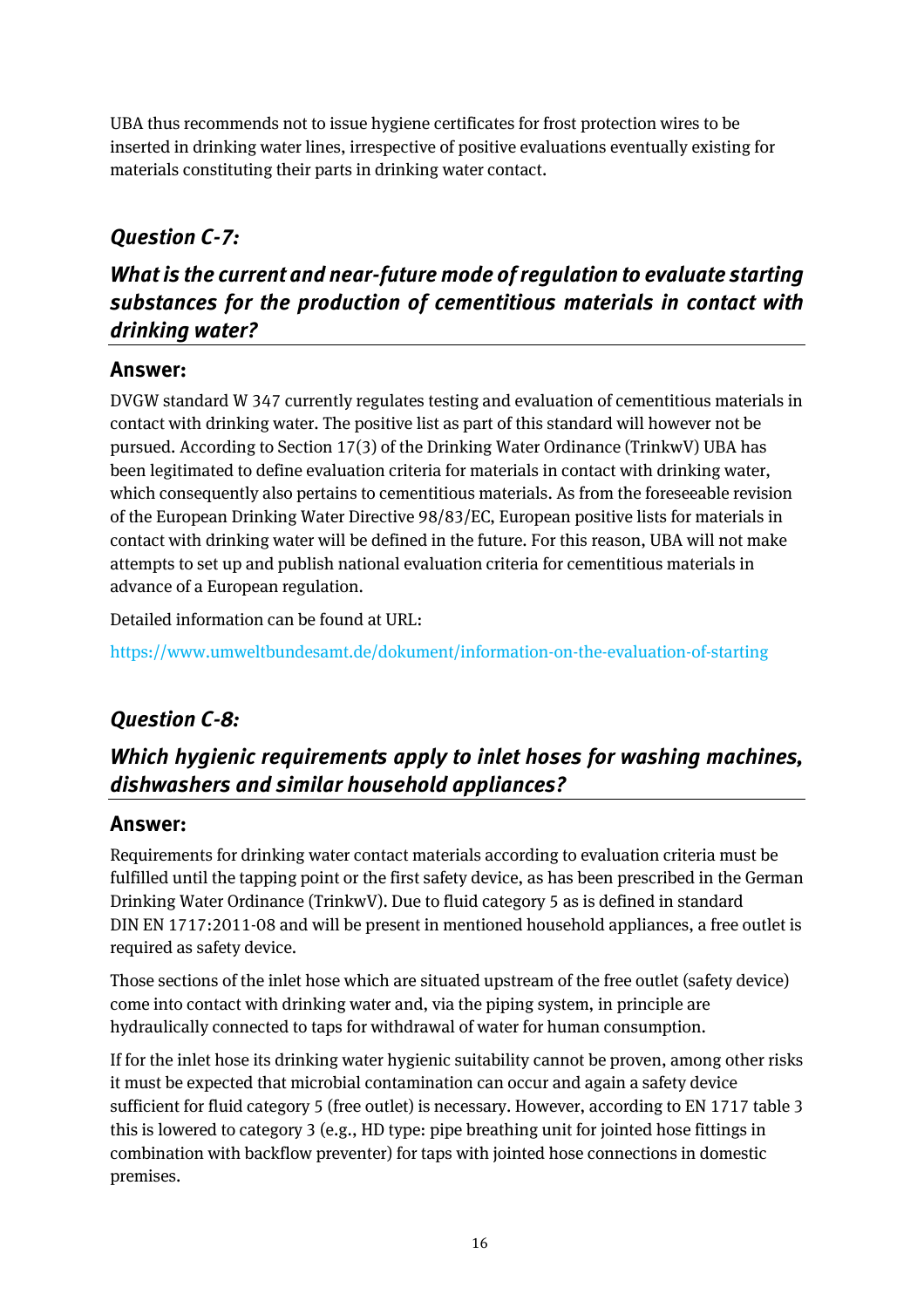It follows that if a safety device of **sufficient** performance is installed between the inlet hose and other parts of the installation, hose or pipe material without specific drinking water hygienic suitability may be used.

Nevertheless, it has to be kept in mind that according to TrinkwV water for the purpose of dishwashing or laundry must have drinking water quality. For this reason, inlet hoses should provide adequate hygienic suitability.

### *Question C-9:*

## *What type of confirmation is obtained with a certificate for organic coatings used in restoration of drinking water lines (pipe relining)?*

### **Answer:**

In case of necessary restoration measures on drinking water lines, for the sake of cost and effort economy the option of *in situ* relining is considered. As from practical feasibility, organic coatings based e.g. on epoxy resins are convenient products offered for pipe relining. In general, applying such coating measures is associated with elevated risks for deterioration of drinking water quality under operation of installation sections restored this way, the impact of which is especially prominent due to large wetted surfaces involved.

Reactive components of coating resins are applied as late as on starting restoration work by introducing them into the installation lines and having them chemically reacted. This identifies them as typical products for on-site application (worksite products). Their drinking water hygiene suitability – different from what holds for factory-made products – strongly depends on properly adjusted processing conditions which also must recognize materials and geometries individually present in the installation system. Factory-made products, in contrast, are manufactured under constant, reproducible, machine-controlled conditions in their final state and representative test specimens can be withdrawn routinely for laboratory testing and evaluation.

Difficulties to safely provide traceable, reproducible and appropriate application of on-site products is a general weakness for the certification of such products from starting materials to the final result.

A certificate according to the *Recommendation for Attestation of Conformity of Product Hygiene Suitability for Drinking Water* in case of on-site applied coatings is limited to suitability in principle of the ready-for-use commercial product under optimized application conditions (see section 7.4.3 and annex 4 of the recommendation). Respective certificates should explicitly note that following these optimized application conditions is essential and that corresponding instructions for use should be provided with the product.

In addition, it is required to demonstrate objective evidence that the coating having been fabricated on-site does fulfill the requirements. This can be accomplished by testing the finished coating according to the KTW evaluation criteria or by additional certification of the application procedure. Such application procedure certification to a great extent must address technical aspects and is therefore not covered by the regulatory scope of the Drinking Water Ordinance or evaluation criteria and the recommendation for conformity attestation. To the